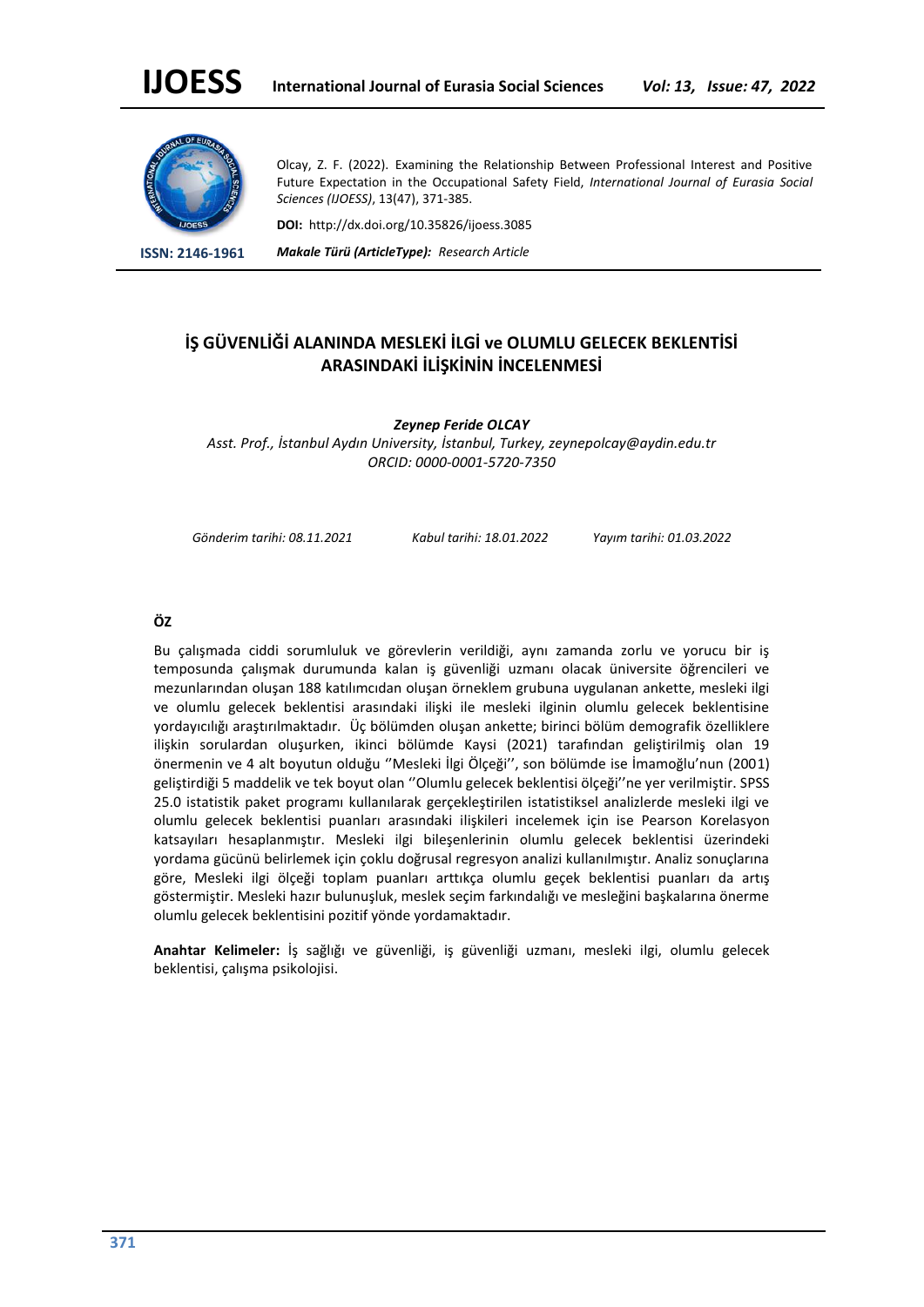# **EXAMINING THE RELATIONSHIP BETWEEN PROFESSIONAL INTEREST AND POSITIVE FUTURE EXPECTATION IN THE OCCUPATIONAL SAFETY FIELD**

# **ABSTRACT**

This study investigates the relationship between professional interest and positive future expectation, as well as the prediction of professional interest on positive future expectation through the questionnaire administered to a sample group of 188 participants, who are students and graduates, all of whom will be occupational safety specialist with significant responsibilities and duties, and who will have to work under intense challenging and exhausting work pressure. The questionnaire consists of three sections: the first section consists of questions about demographic characteristics, the second section includes "Professional Interest Scale" developed by Kaysi (2021), which consists of 19 items and 4 dimensions, and last section includes "Positive Future Expectation Scale" developed by İmamoğlu & Edwards (2007), which consists of 5 items and one dimension. In the statistical analyses performed using the SPSS 25.0 statistical package program, Pearson Correlation coefficients were computed to examine the associations between the professional interest and the positive future expectations scores. The predictive power of professional interest components on positive future expectation was determined using multiple linear regression analysis. Analysis results show that positive future expectation scores increased as the total scores of the professional interest scale increased. Future expectations are positively predicted by occupational readiness, awareness of one's choice of profession, and suggesting one's profession to others.

**Keywords:** Occupational health and safety, occupational safety specialist, psychology of working, professional interest, positive future expectation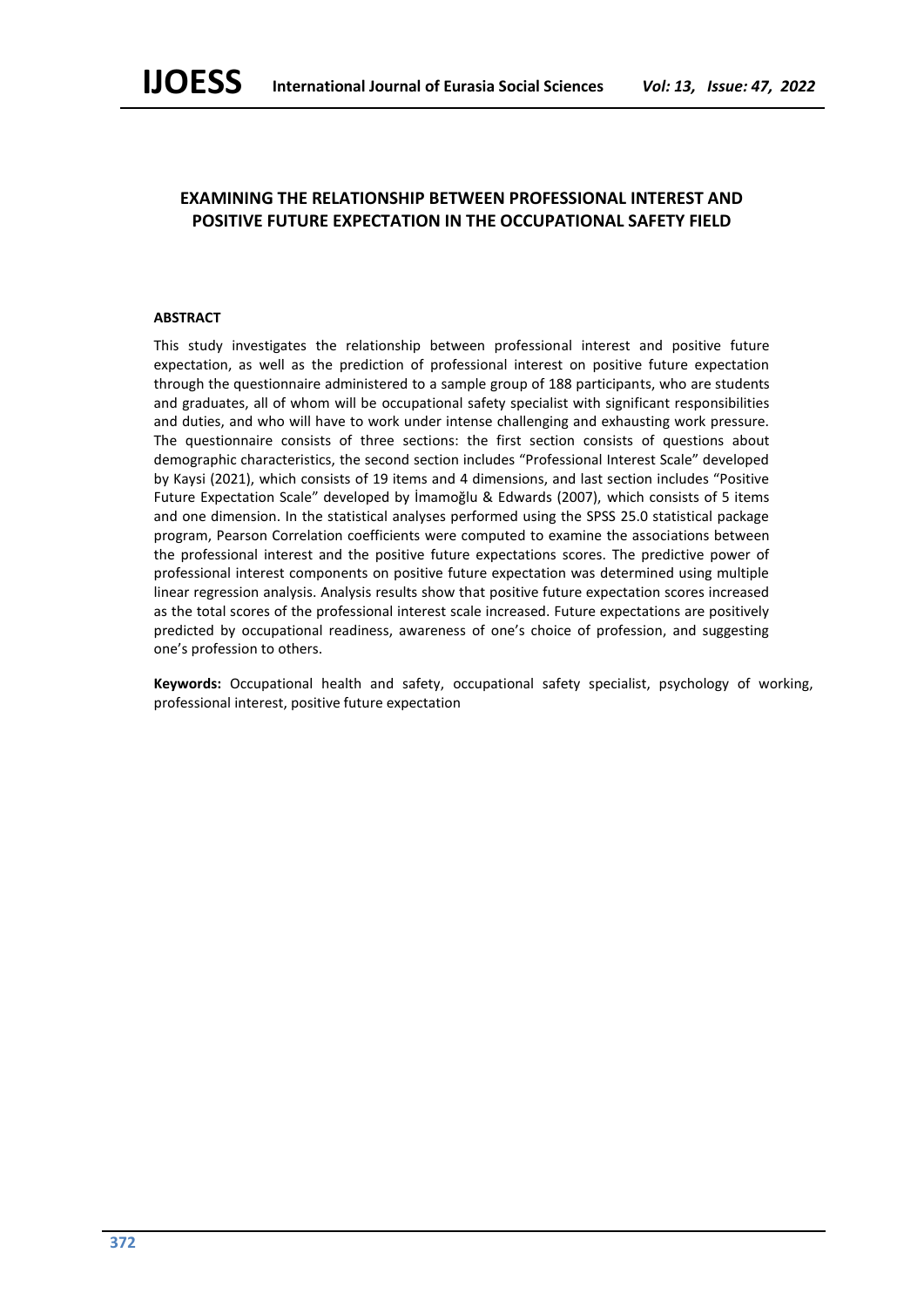## **INTRODUCTION**

The role of youths in society has been stressed, particularly in recent years. Future expectations of youths, who are viewed as a remedy to societal issues, play a vital role in the growth of societies as well as the advantages they will offer to themselves. It has been observed that youths with positive future expectations take a positive attitude to achieving the objectives they set for themselves in the future. The interest of youths towards the professions they choose is also effective in the positive future expectations. It is important to understand youths' professional interests, values, and abilities and to lead them properly correspondingly.

It is well acknowledged that professional interests have a significant role in both educational and occupational satisfaction and success (Boerchi & Magnano, 2015). Studies support the assumption that professional interests arise throughout infancy (Tracey, 2001) and grow more confident in their interests with age, that is, during the post-adolescent youth age period.

Choosing a profession in which one interested also has a positive effect on performance and motivation of people in the duties for which they take responsibility and obligation in their working lives. People's interest toward profession is especially crucial in vocations with many responsibilities and challenging and stressful working conditions, such as occupational safety specialists. This study investigates the relationships and effect of the interest towards profession with the perspectives and positive future expectations of youths, which will shape the future.

#### **Professional Interest**

Turkish Language Association defines the concept of interest as "any attachment, association, relationship, relevance, between two things", while Dewey (1913) defined it as "a propulsive force that impulse individual to action and activity in order to develop their goals".

Herbart first used the notion of educational interest in the early 19th century. Herbart, who built the basis of interest theories, emphasized that education should be interesting and that students' interests should be taken into account in the education process (Krapp, 2002). Numerous research have been conducted to investigate the links between interest, learning, and achievement, and several models have been developed (Su, 2012; Krapp et al, 1992; Mitchell, 1993)

The most pivotal decision that may have an impact on the progress of people's life is their choice of profession (Atlı & Keldal 2017). Thus, people's interest towards profession is highly crucial while selecting a vocation (Kaysi, 2021). Students' professional interest is highly effective in their job satisfaction and success during the university education process and when they begin their work life after graduation (Yaman et al., 2008). Both theories (Holland, 1985; Furnham, 2001; Tinsley, 2006; Tsabari et al., 2005) and research (Ehrhart & Makransky, 2007) demonstrate that perceived professional interest positively affects both person-job and person-occupation fit.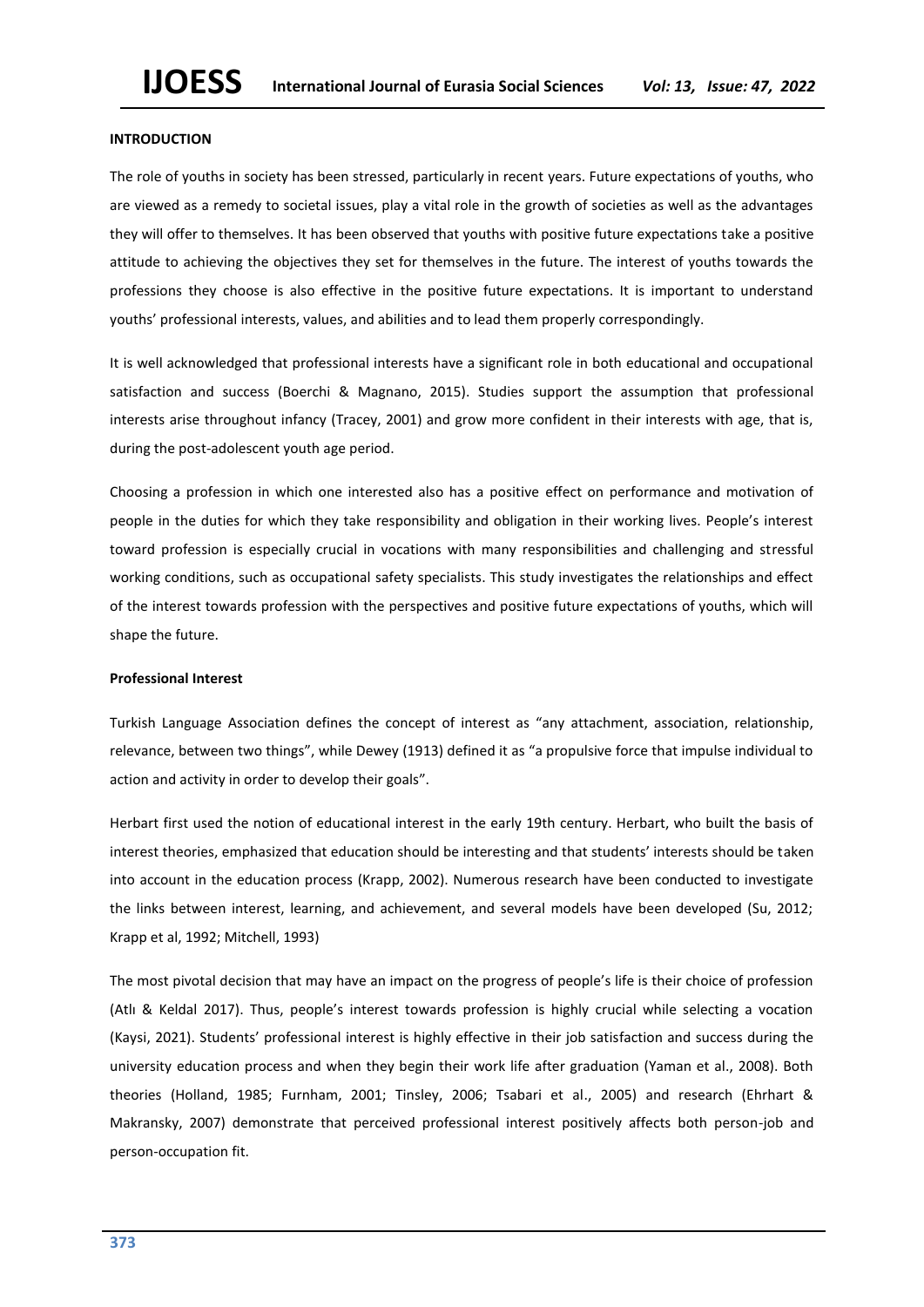# **IJOESS International Journal of Eurasia Social Sciences** *Vol: 13, Issue: 47, 2022*

One research look at the consistency of professional interest among people aged 12-40 years. It has been concluded that the age range in which they are most determined about professional interest is 18-22 years (Low et al., 2005). Supporting the work of Super (1974), Gutherie and Herman (1982) discovered that age was significantly associated with professional maturity.

Since the beginning of the 20th century, studies in domains of professional interest have been incorporated (Parsons, 1909). Professional interest may be effective in many aspects such as completing the education during university education, the decision to change the field of study, satisfaction with the learning process, and academic achievement (Yaman et al., 2008).

#### **Positive Future Expectation**

The concept of expectation is defined as "what is expected to happen" or "an individual's foresight about the forms that certain conditions and situations will take or what is expected from him" (TDK, 2011); According to Vroom (1964), it is the individual's belief that he will achieve the goals he has set.

Although expectations, which are the most powerful motivators in decision-making, are very important for the future (Nurmi, 1991), it is to make judgements about what may happen in the future based on previous experiences (Tatar, 2005).

Frank (1939), Israeli (1930), and Lewin (1939) focused on future expectation and created a conceptual map of it. Accordingly, future expectations; what will happen in the future will occur in the future. Future orientation is associated with several fields. It covers a person's own view of the future. These places where the future direction is in close touch with the individual or society may be particular to the individual or society (Seginer, 2003).

Future expectation, which can be positive or negative, is a mental process that encompasses people's fear, uneasiness, hope, and interest in the future. Future expectations of adolescents are expressed as cognitive maps that include their perspectives, concerns, and apprehensions (Şimşek, 2010). Adolescents' future expectations shape their adult lives as well. In this sense, expectations are closely related to the work, lifestyle, and choice of spouse.

It has been observed that youths with a psychologically positive perception of thinking have a more optimistic and versatile mind about the future. However, as compared to youths who have a negative perspective of thinking, they demonstrate a more positive attitude toward achieving their future goals (Mac Leod & Byrne, 1996).

#### **Occupational Safety Specialist**

Occupational safety specialist (OSS) defined as inspectors who are authorized by the Ministry to work in the field of OSS, have a certificate of OSS certificate and inspect working life in the Ministry and its related institutions, and technical staff (such as physicists, chemists, biologists, technical teachers, graduates of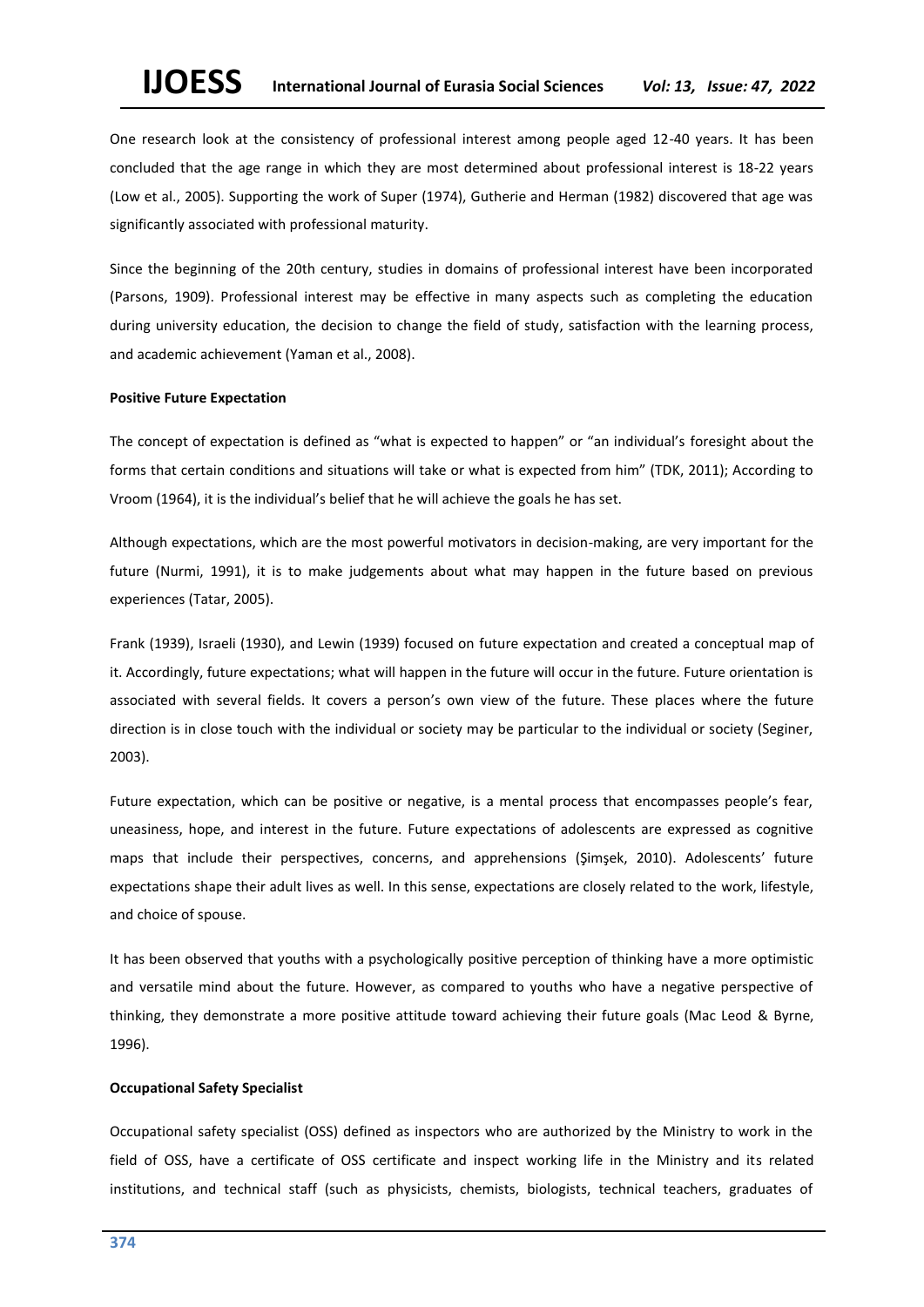Occupational Health and Safety (OHS) undergraduate and graduate programs) who are graduates of faculties providing engineering or architectural education. They generally have duties such as guiding the employer, participating in risk assessment studies, planning the periodic maintenance, controls and measurements to be carried out in accordance with the OSS legislation within the scope of work environment surveillance and controlling their applications, cooperating with the units related to the training planning of the employees (OHS Law, 2012). According to the legislation, OSS, who are held liable to the employer they serve due to their negligence in the execution of OSS services, their duties and responsibilities while making their professional choices. According to a study conducted in the high-risk sector, the high level of professional interest and positive future expectations of OSS (Guennoc et al., 2019), who are seen as being key actors in managing employee safety, will have an impact on their willingness and love to do their job as well and their progress by creating career goals for the future.

## **METHOD**

#### **Research Design**

This research has been conducted with causal comparison and correlational research designs. In this study, the causal comparison research design was used to examine whether Professional Interest and Positive Future Expectation changes according to the age group, statu, education status. Using the correlation research design from the other side; the relationship between Professional Interest and Positive Future Expectation were examined.

#### **Universe and Sample**

The target population of the research consists of students studying in OHS program and department at universities and OSS who have graduated from this department. The sample of the study consists of 188 participants who are students or graduates of OHS department/program of two different foundation universities in İstanbul. The data of the research were collected through google survey forms.

#### **Data Collection**

The questionnaire consists of three sections: the first section consists of questions about demographic characteristics, the second section includes "Professional Interest Scale" developed by Kaysi (2021) and last section includes "Positive Future Expectation Scale" developed by İmamoğlu & Edwards (2007). In the research, permission was obtained from the Scientific Research and Publication Ethics Committee of İstanbul Aydın University, dated 07.02.2022 and numbered E-45379966-020-39518.

Professional Interest Scale: The scale developed by Kaysi (2021) in order to determine the professional interest levels, consists of 19 items and 4 dimensions including occupational readiness, self-development, awareness of one's choice of profession, and suggesting one's profession to others. High scores obtained from the scale indicate a high level of professional interest.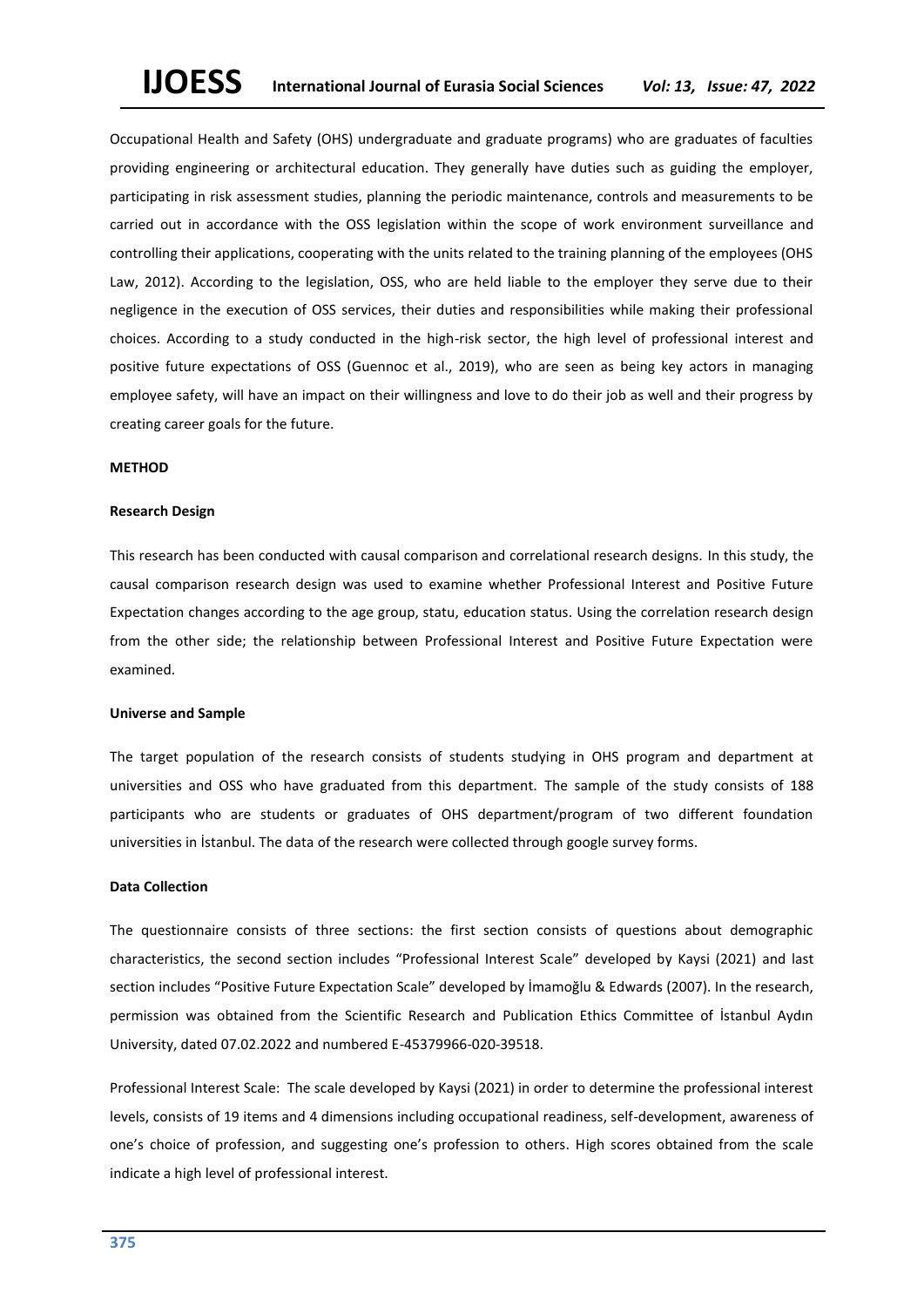Positive Future Expectation Scale: This is a self-assessment scale developed by İmamoğlu & Edwards. The scale which measures the level of positivity about their personal future, consists of 5 item. The scale is a 4-point Likert type and the highest possible score is 20. High scores obtained from the scale indicate that the adolescent has positive expectations from the future (İmamoğlu & Edwards, 2007).

# **Participants' Personal Information**

|                           |  |                                 | f   | %     |
|---------------------------|--|---------------------------------|-----|-------|
|                           |  | 17-19                           | 15  | 8,0   |
| Age                       |  | $20 - 22$                       | 91  | 48,4  |
|                           |  | $23 - 26$                       | 53  | 28,2  |
|                           |  | 27 and above                    | 29  | 15,4  |
| Gender                    |  | Male                            | 107 | 56,9  |
|                           |  | Female                          | 81  | 43,1  |
|                           |  | I am class A specialist         | 1   | 0,5   |
|                           |  | I am class B specialist         | 6   | 3,2   |
| <b>Status</b>             |  | I am class C specialist         | 39  | 20,7  |
|                           |  | I am an OHS student             | 114 | 60,6  |
|                           |  | I am a safety technician        | 28  | 14,9  |
| department/program<br>OHS |  | undergraduate Bachelor/ 4 years | 3   | 1,6   |
| student/graduated         |  | Associate degree/ 2 years       | 185 | 98,4  |
|                           |  | Total                           | 188 | 100,0 |

**Table 1.** Distribution of Participants in Terms of Demographic Characteristics

Looking at Table 1, the participants divided into four age groups: 17-19 year olds (8%), 20-22 year olds (48.4%), 23-26 year olds (28.2%), and 27 and above (56.9%). While 56.9% of the participants are male and 43.1% of them are female. A large proportion of the participants (60.6%) stated that they are still OHS students. A large proportion of the participants (98.4%) stated that they had an associate degree.

|  |  | Table 2. Distribution of Participants in terms of Demographic Characteristics |  |
|--|--|-------------------------------------------------------------------------------|--|
|--|--|-------------------------------------------------------------------------------|--|

|                                            |                                        |    | %    |
|--------------------------------------------|----------------------------------------|----|------|
|                                            | Less than 1 year                       | 35 | 47,3 |
| Non-students' work experience in the field | 1-3 years                              | 13 | 17,5 |
|                                            | 3-5 years                              | 11 | 14,9 |
|                                            | More than 5 years                      | 15 | 20,3 |
| First Grade $(1st$ year)                   |                                        | 66 | 57,9 |
| Students' class level                      | Sophomore (2 <sup>nd</sup> year)       | 48 | 42,1 |
|                                            | Yes I am working but not in OHS field  | 43 | 37,8 |
| Employment status of students              | Yes, I am working in the field of OHS. | 11 | 9,6  |
|                                            | No I'm not working                     | 60 | 52,6 |

Looking at Table 2, it is revealed that 47.3% of the non-student participants have less than 1 year job experience, 17.5% have 1-3 years, 14.9% have 3-5 years and 20.3% have more than 5 years. 57.9% of the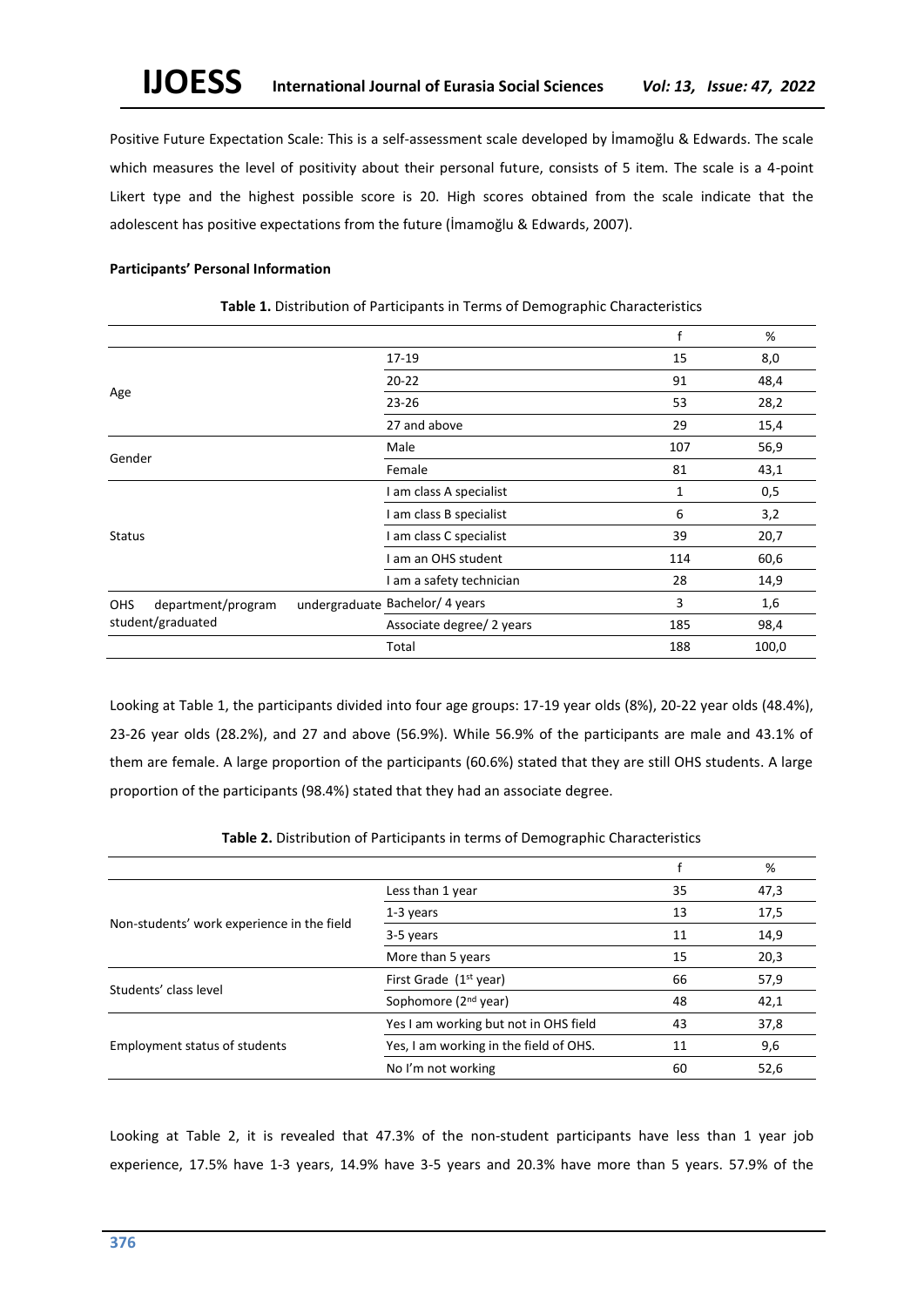students are first grade students and 42.1% are sophomore students. 37.8% of the students said they were working, 9.6% of them were working in the field of OHS and 52.6% of them they said they were not working.

#### **Data Analysis**

Within the scope of this research, the coefficients of skewness and kurtosis are used as a basis to determine the distribution of values obtained from the Professional Interest and Positive Future Expectation Scales. The skewness and kurtosis coefficients in the range of  $\pm 1$  indicate that the scores have a normal distribution (Büyüköztürk, 2007). The calculated skewness and kurtosis coefficients revealed that the scores obtained from the measurement tools followed a normal distribution (Table 1). Given this outcome, it was decided to employ parametric analytic approaches.

**Table 3.** Skewness and Kurtosis Values of the Scores Obtained from the Professional Interest and Positive Future Expectation Scales

|                                            | <b>Skewness</b> |      | <b>Kurtosis</b> |           |  |  |
|--------------------------------------------|-----------------|------|-----------------|-----------|--|--|
| Variables                                  |                 | SH   |                 | <b>SH</b> |  |  |
| Occupational readiness                     | $-0,71$         | 0,18 | 0,72            | 0,35      |  |  |
| Self-development                           | $-0,75$         | 0,18 | 0,83            | 0,35      |  |  |
| Awareness of one's choice<br>of profession | $-0,34$         | 0,18 | 0,33            | 0,35      |  |  |
| Suggesting one's profession to others      | $-0,27$         | 0,18 | 0,49            | 0,35      |  |  |
| Professional Interest total score          | $-0,18$         | 0,18 | 0,75            | 0,35      |  |  |
| <b>Positive Future Expectation</b>         | $-0.85$         | 0,18 | 0,77            | 0,35      |  |  |

An independent groups t-test was used to compare the scores obtained from the Professional Interest and Positive Future Expectation by gender, class level and working status variables; and a one-way analysis of variance was used to compare by age group variable. Some groups with a small number of participants were combined with an upper or lower group and included in the analysis. To investigate the associations between professional interest and positive future expectation scores, Pearson Correlation coefficients were computed. The predictive power of professional interest components on positive future expectation was determined using multiple linear regression analysis. The Durbin-Watson coefficient was computed to examine the assumption of independence of error. The fact that this coefficient is range between (>1,50 and 2.50) indicates that the requirement of error independence is satisfied (Kalaycı, 2017). The computed Durbin-Watson coefficient was 1.92, indicating that the relevant assumption was satisfied. The confidence interval for the analyses was set at 95%, and p<0.05 values were considered significant. In the statistical analyses performed using the SPSS 25.0 statistical package program, Pearson Correlation coefficients were computed to examine the associations between the professional interest and the positive future expectations scores. The predictive power of professional interest components on positive future expectation was determined using multiple linear regression analysis.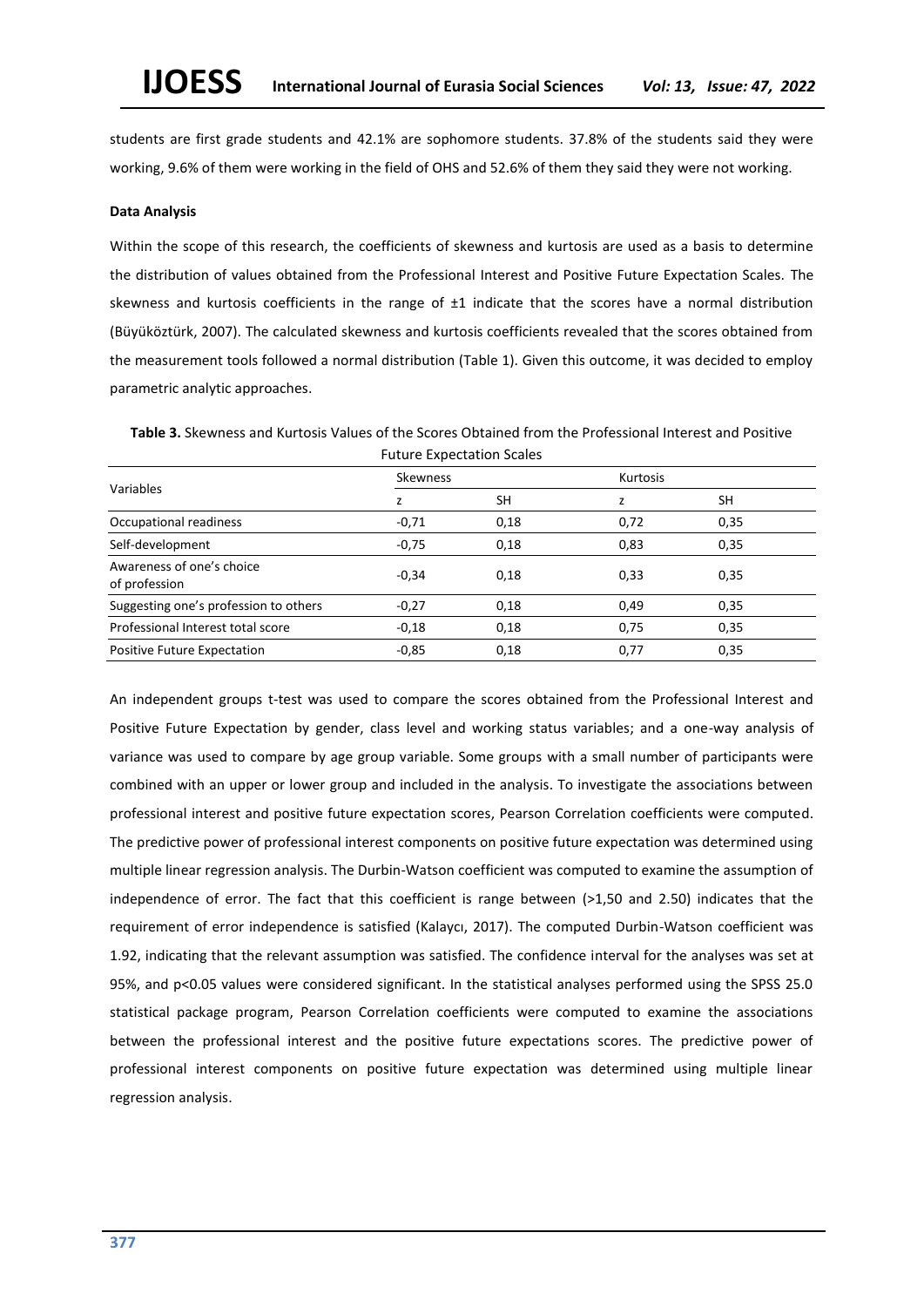## **FINDINGS**

The following findings have been reached as a result of the analyzes made for the research.

**Table 4.** Descriptive Values of Scores Obtained from Professional Interest and Positive Future Expectation Scales

| Variables                                  | N   | Min. | Max. | Ave   | Sd    |
|--------------------------------------------|-----|------|------|-------|-------|
| Occupational readiness                     | 188 |      | 35   | 27.56 | 4,24  |
| Self-development                           | 188 |      | 25   | 18.82 | 3,43  |
| Awareness of one's choice<br>of profession | 188 |      | 25   | 21,13 | 3,35  |
| Suggesting one's profession to others      | 188 | າ    | 10   | 8,15  | 1,91  |
| Professional Interest total score          | 188 | 19   | 95   | 75.66 | 10,60 |
| <b>Positive Future Expectation</b>         | 188 |      | 25   | 19.48 | 4,09  |

Table 4 shows that the mean scores of occupational readiness, self-development, awareness of one's choice of profession, suggesting one's profession to others, professional interest total score and Positive future expectation are calculated respectively as 27.56 (Sd=4.24), 18.82 (Sd=3.43), and 21.13 (Sd=3.35), 8.15 (Sd=1.91), 75.66 (Sd=10.60), and 19.48 (Sd=4.09). The mean scores obtained suggested that the participants' professional interests and positive future expectation were at a high level.

**Table 5.** The Mean Scores for Professional Interest and Positive Future Expectation, Standard Deviations and ANOVA Results by Age Group

| Variables                                  | Age Group              | N   | Ave   | Sd                                                                                                       | F    | р    |
|--------------------------------------------|------------------------|-----|-------|----------------------------------------------------------------------------------------------------------|------|------|
|                                            | 22 years old and under | 106 | 27,15 | 3,72                                                                                                     |      |      |
| Occupational readiness                     | 23-26 year olds        | 53  | 28,19 | 4,07                                                                                                     | 1,19 | 0,31 |
|                                            | 27 years old and above | 29  | 27,93 | 5,98                                                                                                     |      |      |
|                                            | 22 years old and under | 106 | 18,54 | 3,38                                                                                                     |      |      |
| Self-development                           | 23-26 year olds        | 53  | 18,81 | 3,01                                                                                                     | 1,72 | 0,18 |
|                                            | 27 and above           | 29  | 19,86 | 4,16                                                                                                     |      |      |
|                                            | 22 years old and under | 106 | 21,42 | 2,95                                                                                                     |      |      |
| Awareness of one's choice<br>of profession | 23-26 year olds        | 53  | 20,92 | 3,08                                                                                                     | 1,08 | 0,34 |
|                                            | 27 and above           | 29  | 20,45 | 4,90<br>8,43<br>1,52<br>2,30<br>7,83<br>2,27<br>7,72<br>75,54<br>9,57<br>9,59<br>75,75<br>15,36<br>75,97 |      |      |
|                                            | 22 years old and under | 106 |       |                                                                                                          |      |      |
| Suggesting one's profession to others      | 23-26 year olds        | 53  |       |                                                                                                          | 2,68 | 0,07 |
|                                            | 27 and above           | 29  |       |                                                                                                          |      |      |
|                                            | 22 years old and under | 106 |       |                                                                                                          |      |      |
| Professional Interest total score          | 23-26 year olds        | 53  |       |                                                                                                          | 0,02 | 0,98 |
|                                            | 27 and above           | 29  |       |                                                                                                          |      |      |
|                                            | 22 years old and under | 106 | 19,90 | 3,91                                                                                                     |      |      |
| Positive future expectation                | 23-26 year olds        | 53  | 18,81 | 4,18                                                                                                     | 1,33 | 0,27 |
|                                            | 27 and above           | 29  | 19,21 | 4,51                                                                                                     |      |      |

Table 5 suggested that the mean scores of occupational readiness, self-development, awareness of one's choice of profession, suggesting one's profession to others and professional interest total score and positive future expectation do not differ significantly (p>0.05) by age groups. It has been observed that the professional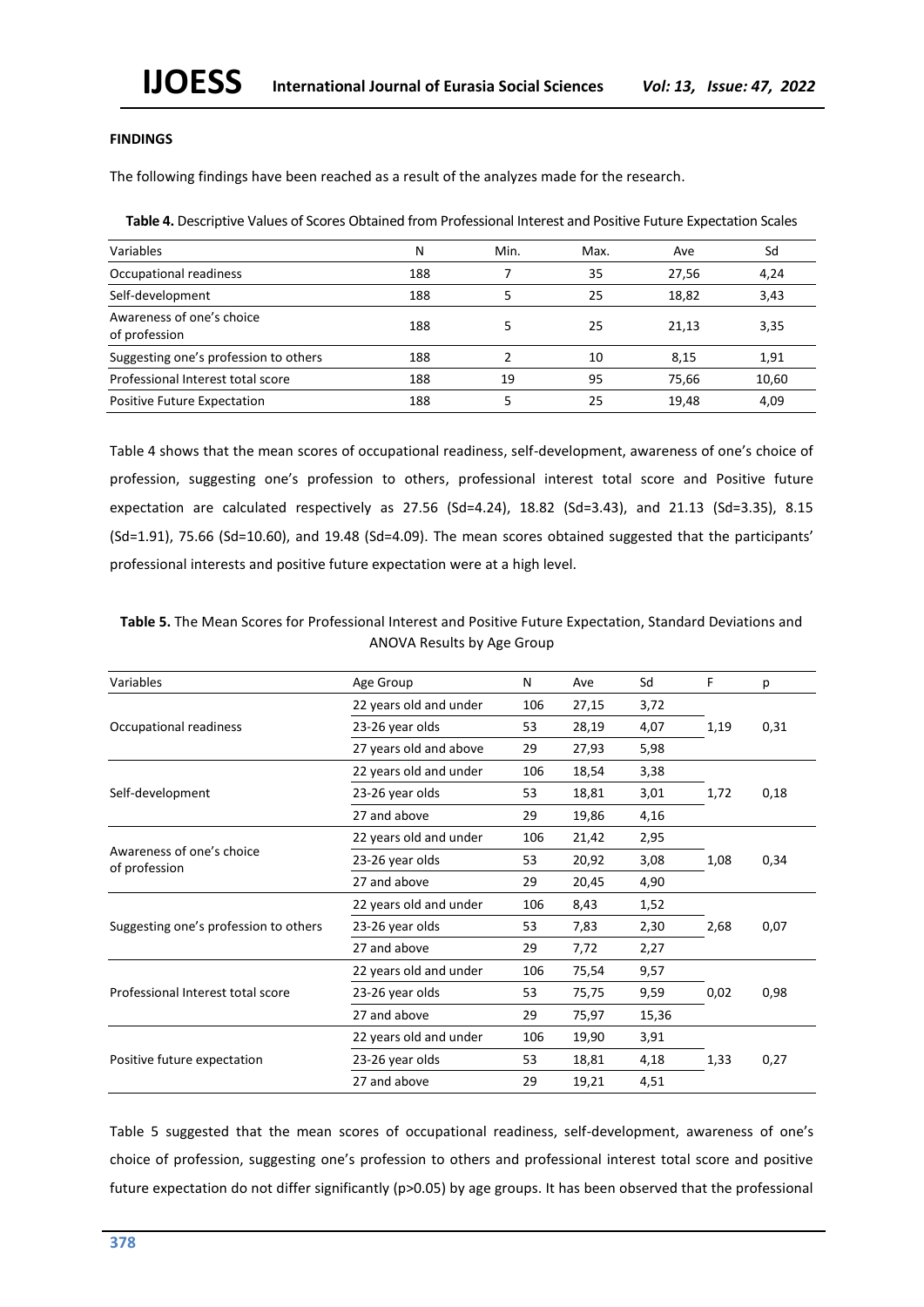interests and positive future expectations of participants in the age group 22 years old and under, 23-26, and 27 and above are similar.

**Table 6.** The Mean scores of Professional Interest and Positive Future Expectation, Standard Deviations and Independent Groups t-Test Results by Gender

| Variables                             | Gender | N                     | Ave   | Sd    | t       | Sd  | p       |
|---------------------------------------|--------|-----------------------|-------|-------|---------|-----|---------|
|                                       | Female | 81                    | 27,47 | 4,57  |         |     |         |
| Occupational readiness                | Male   | 107                   | 27,64 | 3,99  | $-0,27$ | 186 | 0,79    |
|                                       | Female | 81                    | 18,91 | 3,60  |         | 186 |         |
| Self-development                      | Male   | 107                   | 18,75 | 3,31  | 0,33    |     | 0,74    |
| Awareness of one's choice             | Female | 81                    | 21,10 | 3,49  |         |     |         |
| of profession                         | Male   | 107                   | 21,15 | 3,26  | $-0,10$ | 186 | 0,92    |
|                                       | Female | 81                    | 8,22  | 1,90  |         |     |         |
| Suggesting one's profession to others | Male   | 107                   | 8,10  | 1,92  | 0,42    | 186 | 0,67    |
|                                       | Female | 81                    | 75,70 | 10,89 |         |     |         |
| Professional Interest total score     | Male   | 107<br>75,64<br>10,43 | 0,04  | 186   | 0,97    |     |         |
|                                       | Female | 81                    | 20,22 | 3,71  |         |     |         |
| Positive future expectation           | Male   | 107                   | 18,93 | 4,29  | 2,17    | 186 | $0,03*$ |

 $*p<0,05$ 

Examining Table 6, it is found that the mean scores of occupational readiness, self-development, awareness of one's choice of profession, suggesting one's profession to others, professional interest total score and positive future expectation do not differ significantly by gender (p>0.05). In addition, the mean scores of Positive Future Expectation by Gender has shown a significant difference (p<0,05). The mean score of positive future expectation of women is significantly higher than mean score of men.

**Table 7.** The Mean scores of Professional Interest and Positive Future Expectation, Standard Deviations and Independent Groups t-Test Results by Class level

| Variables                             | Class Level | N  | Ave                                                                                                                                                                   | Sd   |         | Sd  | р       |
|---------------------------------------|-------------|----|-----------------------------------------------------------------------------------------------------------------------------------------------------------------------|------|---------|-----|---------|
|                                       | First grade | 66 | 27,45                                                                                                                                                                 | 3,86 |         |     |         |
| Occupational readiness                | Sophomore   | 48 | 25,94<br>4,27<br>18,67<br>3,51<br>3,54<br>17,96<br>3,29<br>21,38<br>3,63<br>20,02<br>8,83<br>1,45<br>1,52<br>8,04<br>9,89<br>76,33<br>11,47<br>71,96<br>3,54<br>19,97 |      | 1,98    | 112 | 0,05    |
|                                       | First grade | 66 |                                                                                                                                                                       |      |         |     |         |
| Self-development                      | Sophomore   | 48 |                                                                                                                                                                       |      | 1,06    | 112 | 0,29    |
| Awareness of one's choice             | First grade | 66 |                                                                                                                                                                       |      |         | 112 | $0.04*$ |
| of profession                         | Sophomore   | 48 |                                                                                                                                                                       |      | 2,08    |     |         |
|                                       | First grade | 66 |                                                                                                                                                                       |      |         |     |         |
| Suggesting one's profession to others | Sophomore   | 48 |                                                                                                                                                                       |      | $-2,82$ | 112 | $0,01*$ |
| Professional Interest total score     | First grade | 66 |                                                                                                                                                                       |      |         |     |         |
|                                       | Sophomore   | 48 |                                                                                                                                                                       |      | $-2,18$ | 112 | $0,03*$ |
|                                       | First grade | 66 |                                                                                                                                                                       |      |         |     |         |
| Positive future expectation           | Sophomore   | 48 | 18,54                                                                                                                                                                 | 4,33 | 1,93    | 112 | 0,06    |

Examining Table 7, it is found that the mean scores of occupational readiness, self-development, and positive future expectation do not differ significantly by class (p>0.05). Nevertheless, awareness of one's choice of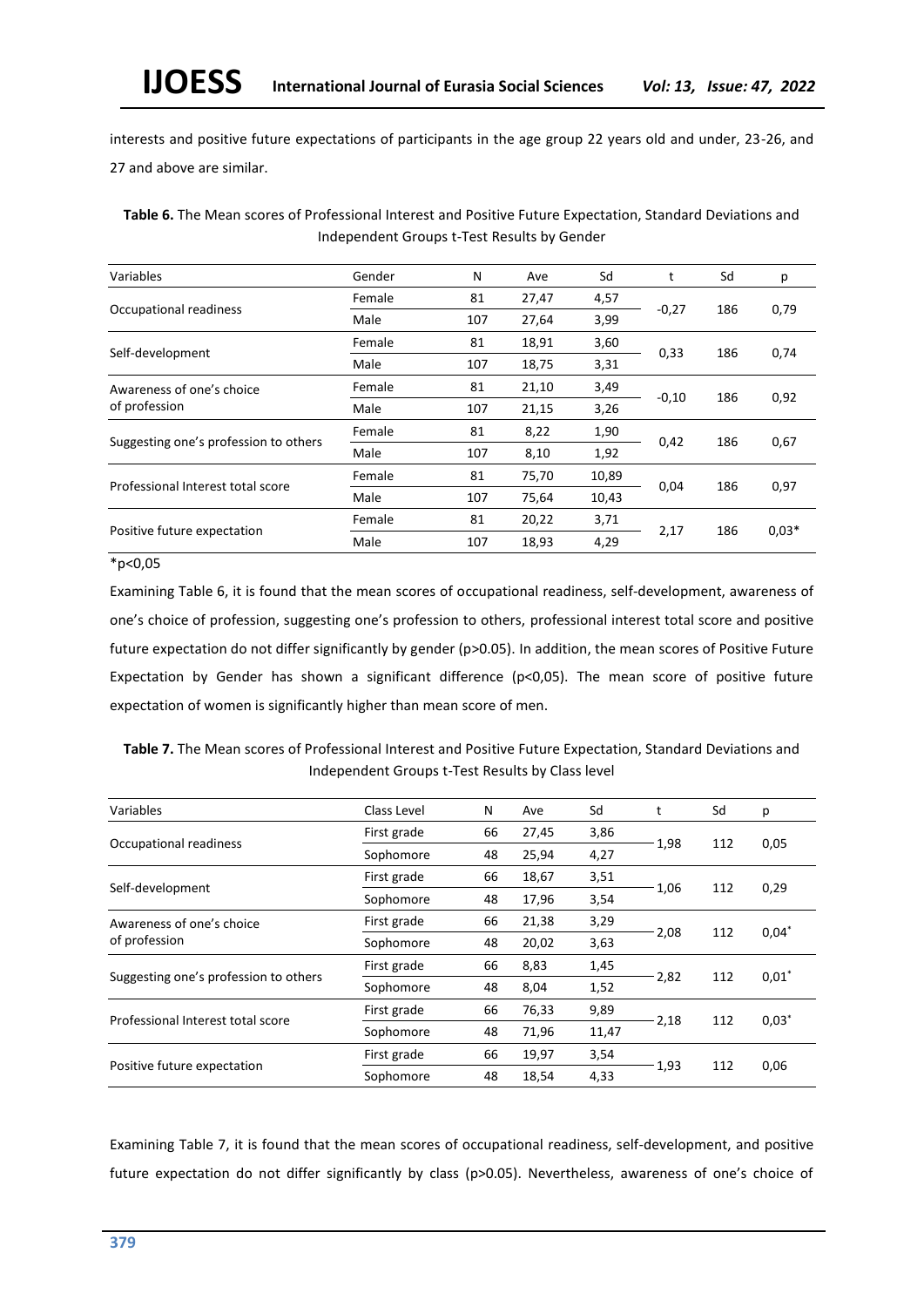profession, suggesting one's profession to others, and professional interest total score differ significantly (p<0,05). The awareness of one's choice of profession, suggesting one's profession to others and professional interest total score of junior students are significantly higher than the mean scores of sophomore students. The junior students have been found to have higher professional interest.

**Table 8.** The Mean scores of Professional Interest and Positive Future Expectation, Standard Deviations and Independent Groups t-Test Results by Employment status

| Variables                         | <b>Employment Status</b> | N                    | Ave   | Sd    | t       | Sd  | p    |
|-----------------------------------|--------------------------|----------------------|-------|-------|---------|-----|------|
|                                   | Employed                 | 128                  | 27,96 | 4,45  |         |     |      |
| Occupational readiness            | Unemployed               | 60                   | 26,72 | 3,65  | 1,89    | 186 | 0,16 |
|                                   | Employed                 | 128                  | 19,06 | 3,51  |         |     |      |
| Self-development                  | Unemployed               | 60                   | 18,30 | 3,21  | 1,43    | 186 | 0,06 |
| Awareness of one's choice         | Employed                 | 3,46<br>128<br>21,27 |       |       |         |     |      |
| of profession                     | Unemployed               | 60                   | 20,82 | 3,13  | 0,87    | 186 | 0,39 |
| one's<br>profession<br>Suggesting | Employed<br>to           | 128                  | 8,00  | 1,07  |         |     |      |
| others                            | Unemployed               | 60                   | 8,48  | 1,47  | $-1,62$ | 186 | 0,11 |
|                                   | Employed                 | 128                  | 76,30 | 11,04 |         |     |      |
| Professional Interest total score | Unemployed               | 60                   | 74,32 | 9,53  | 1,20    | 186 | 0,23 |
|                                   | Employed                 | 128                  | 19,43 | 4,33  |         |     |      |
| Positive future expectation       | Unemployed               | 60                   | 19,60 | 3,55  | $-0,27$ | 186 | 0,79 |

Examining Table 8, it is found that the mean scores of occupational readiness, self-development, awareness of one's choice of profession, suggesting one's profession to others, professional Interest total score and positive future expectation do not differ significantly by gender (p>0.05). The fact that the scores do not show a significant difference indicates that professional interest and positive future expectations of employees and non-workers show similarity.

**Table 9.** Pearson Correlation Coefficients for the Relationships between the Scores of Professional Interest and Positive Future Expectation

|    | Variables                                  |           | 2.        | 3.        | 4.        | 5.       | 6. |
|----|--------------------------------------------|-----------|-----------|-----------|-----------|----------|----|
|    | Occupational readiness                     |           |           |           |           |          |    |
| 2. | Self-development                           | $0.66***$ |           |           |           |          |    |
| 3. | Awareness of one's choice<br>of profession | $0.63***$ | $0.59***$ |           |           |          |    |
| 4. | Suggesting one's profession to others      | $0.34***$ | $0.37***$ | $0.54***$ |           |          |    |
| 5. | Professional Interest total score          | $0,87***$ | $0.84***$ | $0.86***$ | $0.61***$ |          |    |
| 6. | Positive future expectation                | $0.48***$ | $0.30**$  | $0.46***$ | $0.38***$ | $0.50**$ |    |
|    |                                            |           |           |           |           |          |    |

\*\*p<0,01; N=188

Table 9 suggested that there are moderate positive and significant correlations between the total scores of positive future expectations with the total scores of professional readiness (r=0.48; p<0.01), self-development (r=0.30; p<0.01), suggesting one's profession to others (r=0.38; p<0.01), and professional interest total score (r=0,50; p<0,01). Positive future expectation increased as the total scores of professional readiness, self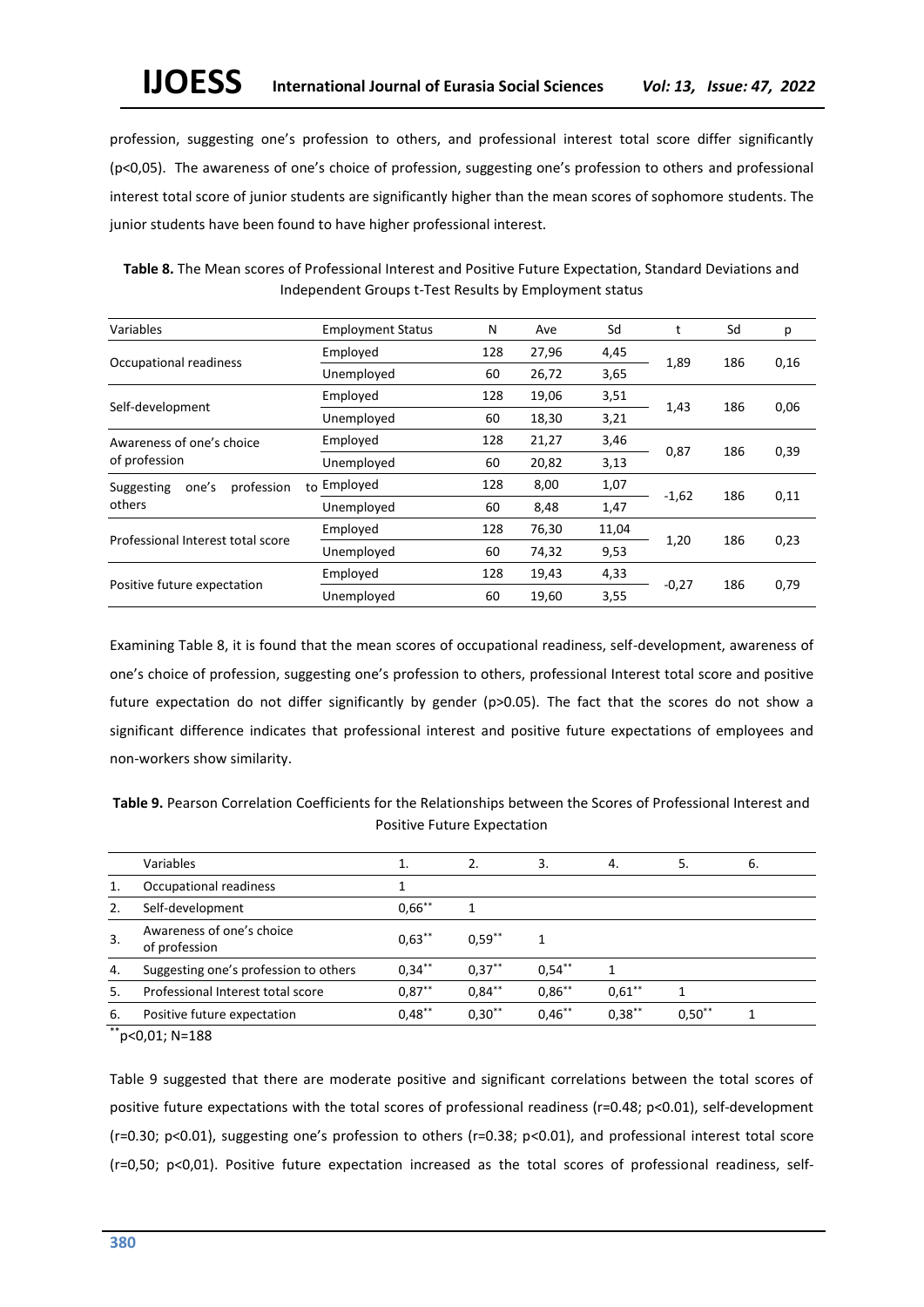development, awareness of one's choice of profession, suggesting one's profession to others, and the professional interest total scores also increased

**Table 10.** Results of Regression Analysis Performed to Determine the Predictive Power of Professional Interest Components on Positive Future Expectation

| Variables                                  | В            | <b>SH</b> | β           |         | D        |
|--------------------------------------------|--------------|-----------|-------------|---------|----------|
| (Fixed)                                    | 3,94         | 1,83      |             | 2,16    | $0,03*$  |
| Occupational readiness                     | 0,37         | 0,09      | 0,39        | 4,33    | $0,00^*$ |
| Self-development                           | $-0,17$      | 0,10      | $-0.15$     | $-1.70$ | 0,09     |
| Awareness of one's choice<br>of profession | 0,25         | 0,11      | 0.20        | 2,23    | $0.03*$  |
| Suggesting one's profession to others      | 0,41         | 0,16      | 0,19        | 2,58    | $0.01*$  |
| $R = 0.56$                                 | $R^2 = 0.31$ |           | $F = 20,41$ |         | p<0,01   |

Dependent variable = positive future expectation, \*p<0,05

Table 10 suggested that all professional interest components together have a significant association with positive future expectation (R=0.31; F=20.41; p<0.01). The professional interest components explained 31% of the change in positive future expectation. When the significance values of the standardized beta coefficients were evaluated, it is found that the predictor variables of professional readiness (β=0,39; p<0,05), awareness of one's choice of profession (β=0,20; p<0,05) and suggesting one's profession to others (β=0,19; p<0,05) had a significant effect on positive future expectation.

# **CONCLUSION and DISCUSSION**

In this study, the relationship between professional interest and positive future expectation of the sample group consisting of 188 participants, including university students and alumni who are expexted to be become OSS, and the predictor of professional interest to positive future expectation are emphasized.

According to the data obtained from the sample, it has been found out that there are moderate positive and significant relationships between positive future expectation and professional interest and sub-factors of professional readiness, self-development, awareness of career choice, and proposing one's profession to others. However, 31% of the change in positive future expectation is explained by the occupational interest components. Except for self-development among the variables, it is found that professional readiness, awareness of choosing a profession, and suggesting one's profession to others positively predicted positive future expectations.

Choosing a profession that is compatible with one's talents, interests, and future expectations is vital for personal wellbeing, job satisfaction, and job performance. One of the most essential aspects in choosing a profession is one's interest in that profession (Lewalter & Krapp, 2004). Thus it is vital to prioritize students' talents, interests, and expectations in their profession choices (Polatçı & Gültekin, 2019). Because the decisions related to professional choices may have a significant impact on people's life.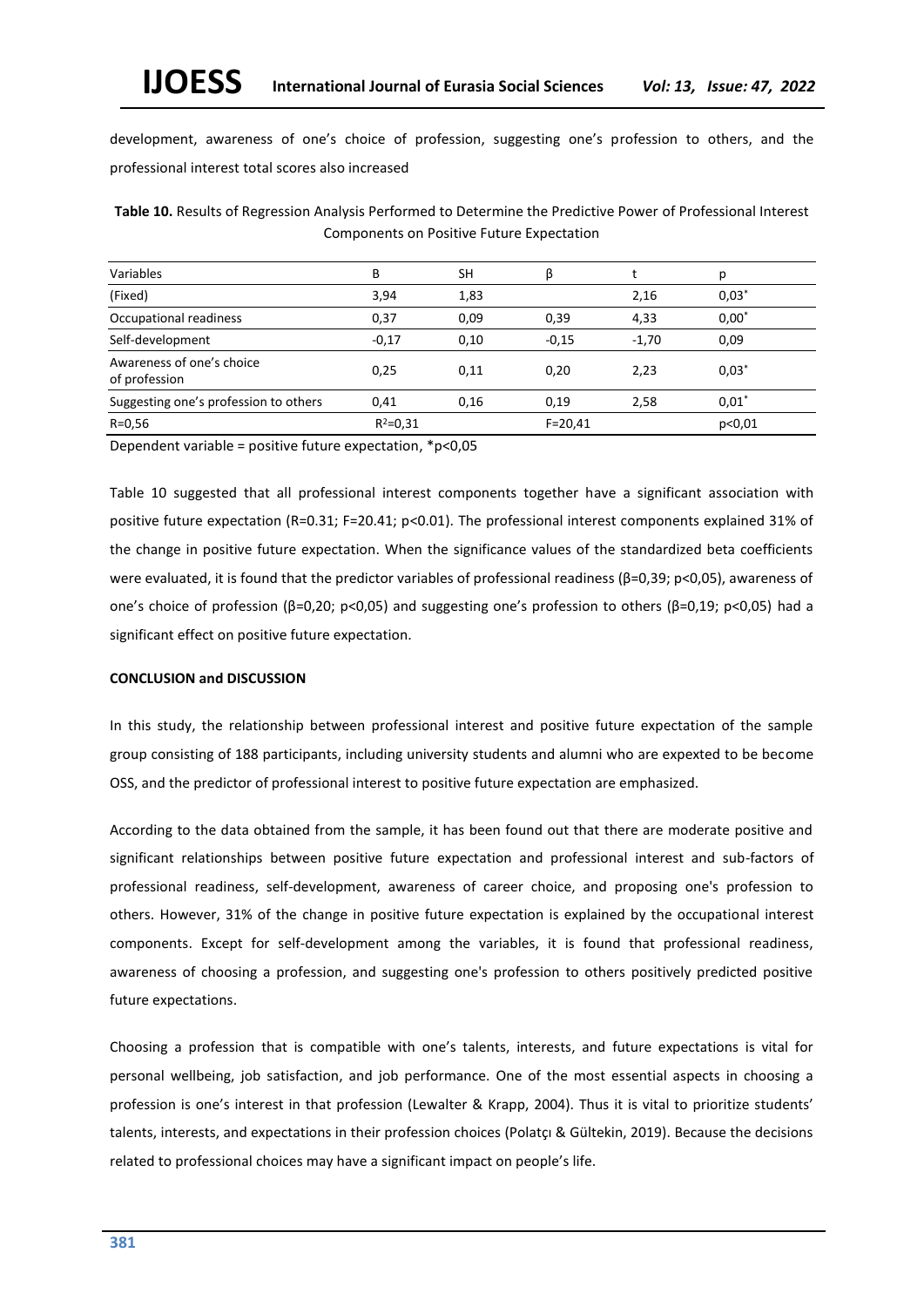Şanlı & Saraçlı (2016) & Güleri (1999) suggested that talent and skill levels have a significant role on youths' future expectation. Many pieces of research on future expectation provide significant pieces of evidence that positive future expectations improve people's psychological state (Shobe & Page-Adams 2001; Johnson et al., 2014).

In societies, education areas should be developed that will be effective on youths, who are the pioneers of economic workforce, intellectual power, and change, to attain the goals they set for themselves in their choosing profession; and professions should be accurately defined and articulated. Students should be guided not just in their university choices, but also in their talents and interests, from starting pre-school education. If the right decisions are taken, people with positive future expectations will also make significant contributions to the growth of society and country (Yavuzer et al., 2005).

People who have a professional interest and are guided by their abilities will do their chosen profession with love and willingness. Thus, peoples with good psychology are constructed by courtesy of positive expectations for the future, and psychologically powerful societies are made from these individuals.

#### **RECOMMENDATIONS**

The sample of the research consists of students and graduates of the OHS program. It is thought that the accuracy of the data obtained from the research will increase if the research, which has a high professional interest in OHS, is renewed on a larger sample of people who are studying or graduated from different departments.

Individuals who have professional interest and are guided according to their skill sets will do their preferred profession with enthusiasm. Thus, it will be possible to create individuals with good psychology with positive expectations for the future. Psychologically strong societies will be formed from these individuals. In order to achieve this, it is thought that an education model should be created to guide students according to their abilities and wishes, starting from high school and even primary school years, before they determine their profession and their university life.

#### **ETHICAL TEXT**

In the study, permission was obtained from the Social and Human Sciences Scientific Research and Publication Ethics Committee of İstanbul Aydın University. In this article, the journal writing rules, publication principles, research and publication ethics, and journal ethical rules were followed. The responsibility belongs to the author for any violations that may arise regarding the article. In the research, permission was obtained from the Scientific Research and Publication Ethics Committee of İstanbul Aydın University, dated 07.02.2022 and numbered E-45379966-020-39518.

**Article writing author influence rate:** The author's contribution rate is 100%,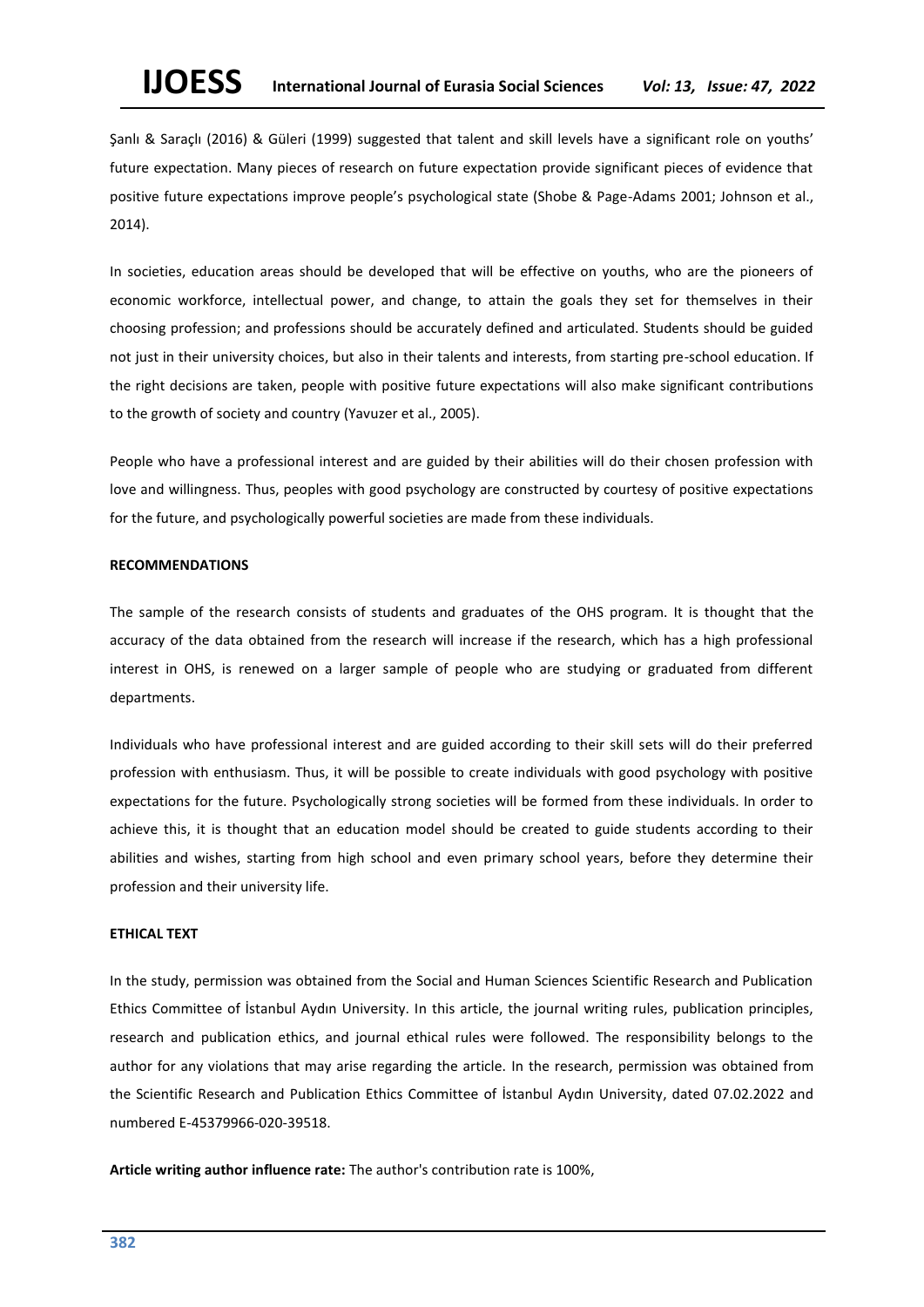#### **REFERENCES**

6331 Sayılı İş Sağlığı ve Güvenliği Kanunu, Resmi Gazete, S: 28339, 30.06.2012.

- Aslan, M. & Uğraş, S. (2021). The Relationship Between the Anxiety About Finding A Job and the Career Beliefs of the Sports Management Department Students, *International Journal of Education Technology and Scientific Researches,* 6(15), pp. 1149-1178.
- Atli, A., & Keldal, G. (2017). Mesleki Kişilik Tipleri Envanterinin Geliştirilmesi. *Eskişehir Osmangazi Üniversitesi Sosyal Bilimler Dergisi*. Vol. 18 Issue 1, p73-93. https://doi.org/10.17494/ogusbd.330743
- Boerchi, D., & Magnano, P. (2015). Iconographic professional interest inventory (3IP): A new validation. *Europe's Journal of Psychology*, 11 (4), 571-596. DOI: 10.5964/ejop.v11i4.927

Büyüköztürk, Ş. (2007). Sosyal bilimler için veri analizi el kitabı. Pagem Yayınları.

Csikszentmihalyi, M., & Schneider, B. (2000). *Becoming adult: How teenagers prepare for the world of work*. Basic Books.

Dewey, J. (1913). *Interest and effort in education.* Houghton, Mifflin and Company.

- Ehrhart, K. H., & Makransky, G. (2007). Testing vocational interests and personality as predictors of person– vacation and person–job fit. *Journal of Career Assessment*, 15, pp. 206-226. DOI: 10.1177/1069 072706298105
- Frank, L. K. (1939). Time perspectives. *Journal of Social Philosophy*, 4, 293-312
- Furnham, A. (2001). Vocational preference and P–O fit: reflections on Holland's theory of vocational choice. *Applied Psychology*, 50 (2001), pp. 5-29. https://psycnet.apa.org/doi/10.1111/1464-0597.00046
- Guennoc, F., Chauvin, C., & Le Coze, J. C. (2019). The Activities of Occupational Health and Safety Specialists In A High-Risk Industry. Safety Science. 112. 71-80. doi: 10.1016/j.ssci.2018.10.004
- Guthrie, W., & Herman, A. (1982). Vocational maturity and its relationship to Holland's Theory of Vocational Choice. *Journal of Vocational Behaviour*, pp.196-205. <https://psycnet.apa.org/doi/10.1016/0001-> 8791(82)90029-X
- Güleri, M. (1999), İşçi ve üniversiteli gençliğin gelecek beklentileri ile kötümserlik iyimserlik düzeyleri (III. Sosyal Psikiyatri Sempozyumunda sunulan bildiri), *Ankara Üniversitesi Kriz Dergisi*. pp.88.
- Holland, J.L. (1985). Making Vocational Choices: A Theory of Vocational Personalities and Work Environments (2nd ed.), Prentice Hall, Englewood Cliffs, NJ (1985)
- Israeli, N. (1930). Some aspects of the social psychology of futurism. *Journal of Abnormal and Social Psychology,* 25, 121-132. https://doi.org/10.1037/h0073258
- İmamoğlu. E. O., & Edwards. A. G. (2007). Geleceğe ilişkin yönelimlerde benlik tipine bağlı farklılıklar (Selfrelated differences in future time orientations). *Türk Psikoloji Dergisi*, 22, pp.115-138
- Johnson S. R. L., Blum R.W., & Cheng T. L. (2014). Future Orientation: A Construct with Implications for Adolescent Health and Wellbeing. *International Journal of Adolescent Medicine and Health 26* (4), pp.459-468. doi: 10.1515/ijamh-2013-0333
- Kalaycı, Ş. (2017). *SPSS uygulamalı çok değişkenli istatistik teknikleri* (8. Baskı). Asil Yayın Dağıtım.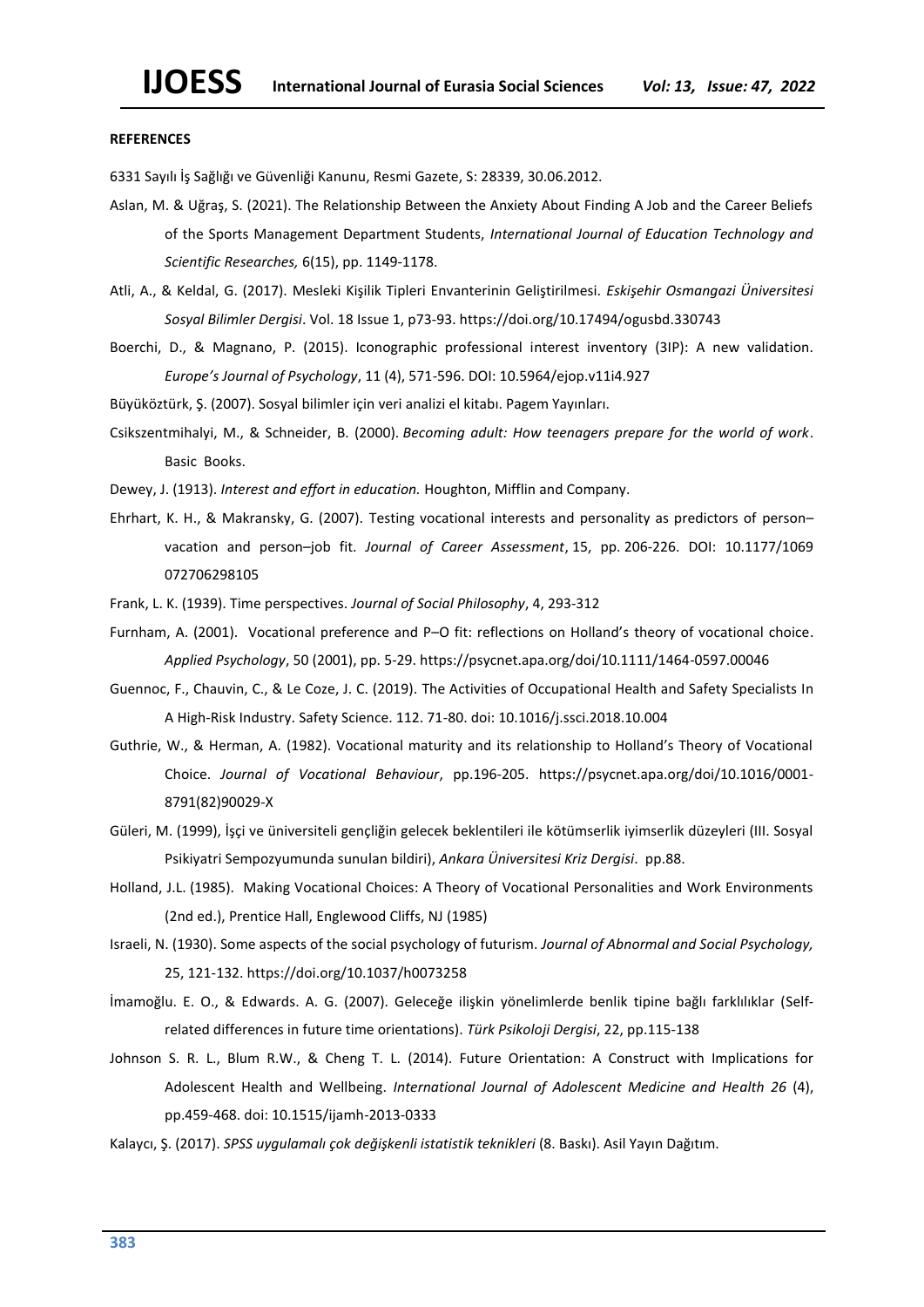- Krapp, A. (2002). An educational-psychological theory of interest and its relation to SDT. In E. L. Deci & R.M. Ryan (Eds.), The handbook of self-determination research pp. 405–427. Rochester: University of Rochester Press.
- Krapp, A., Hidi, S., & Renninger, K. A. (1992). The Role of Interest in Learning and Development, Erlbaum, Hillsdale, NJ, pp. 3–25.
- Lewalter, D., & Krapp, A. (2004). The Role of Contextual Conditions of Vocational Education for Motivational Orientations and Emotional Experiences. *European Psychologist, 9*(4), pp.210–221. [https://doi.org/10.1027/1016-9040.9.4.210](https://psycnet.apa.org/doi/10.1027/1016-9040.9.4.210)
- Lewin, K. (1939). Field theory and experiment in social psychology: concepts and methods. *The American Journal of Sociology*, 44, pp.868-897.
- Low, K. S. D., Yoon, M., Roberts, B. W., & Rounds, J. (2005). The Stability of Vocational Interests from Early Adolescence to Middle Adulthood: A Quantitative Review of Longitudinal Studies. *Psychological Bulletin, 131*(5), pp.713–737. DOI: 10.1037/0033-2909.131.5.713
- MacLeod, A. K., & Byrne, A. (1996). Anxiety, depression, and the anticipation of future positive and negative experiences. *Journal of Abnormal Psychology, 105*(2), pp.286–289. [https://doi.org/10.1037/0021-](https://doi.org/10.1037/0021-%20%20%20%20%20%20843X.105.2.286)  [843X.105.2.286](https://doi.org/10.1037/0021-%20%20%20%20%20%20843X.105.2.286)
- Mitchell, M. (1993). Situational interest: Its multifaceted structure in the secondary school mathematics classroom. *Journal of Educational Psychology, 85*(3), pp.424–436. [https://doi.org/10.1037/0022-](https://doi.org/10.1037/0022-%20%20%20%20%20%20%20%20%20%20%20%20%20%20%20%20%20%20%200663.85.3.424)  [0663.85.3.424](https://doi.org/10.1037/0022-%20%20%20%20%20%20%20%20%20%20%20%20%20%20%20%20%20%20%200663.85.3.424)
- Nurmi, J., E. (2001). Navigating through adolescence: introduction. In J. E. Nurmi (Ed.), Navigating through adolescence. Routledge.
- Polatcı, S., & Gültekin, Z. (2019). Meslek yüksekokulunda okuyorum seçtiğim mesleğe uygun muyum? *Mehmet Akif Ersoy Üniversitesi Sosyal Bilimler Enstitüsü Dergisi*, 9(21), pp.384-396.
- Seginer, R. (2003). Adolescent Future Orientation: An Integrated Cultural and Ecological Perspective. *Online Readings in Psychology and Culture.* 6(1). DOI: 10.9707/2307-0919.1056
- Shobe, M., & Page-Adams, D. (2001). Assets, Future Orientation, and Well-Being: Exploring and Extending Sherraden's Framework. *Journal Of Sociology And Social Welfare 28* (3), pp.109-127.
- Song, Z., & Chon, K. (2012). General self-efficacy's effect on career choice goals via vocational interests and person–job fit: A mediation model. *International Journal of Hospitality Management, 31*(3), pp.798– 808. https://psycnet.apa.org/doi/10.1016/j.ijhm.2011.09.016
- Su, R. (2012). The power of vocational interests and interest congruence in predicting career success. University of Illinois at Urbana-Champaign. ProQuest Dissertations Publishing, 3600736. http://hdl.handle.net/ 2142/34329
- Super, D. E. (1974). Measuring Vocational Maturity for Counseling and Evaliation. American Personnel and Guidance Association.
- Şanlı, K., & Saraç, T. (2016). Üniversite Öğrencilerinin Gelecek Kaygısı. *Mustafa Kemal Üniversitesi Sosyal Bilimler Enstitüsü Dergisi,* 13(33), pp.227-242.